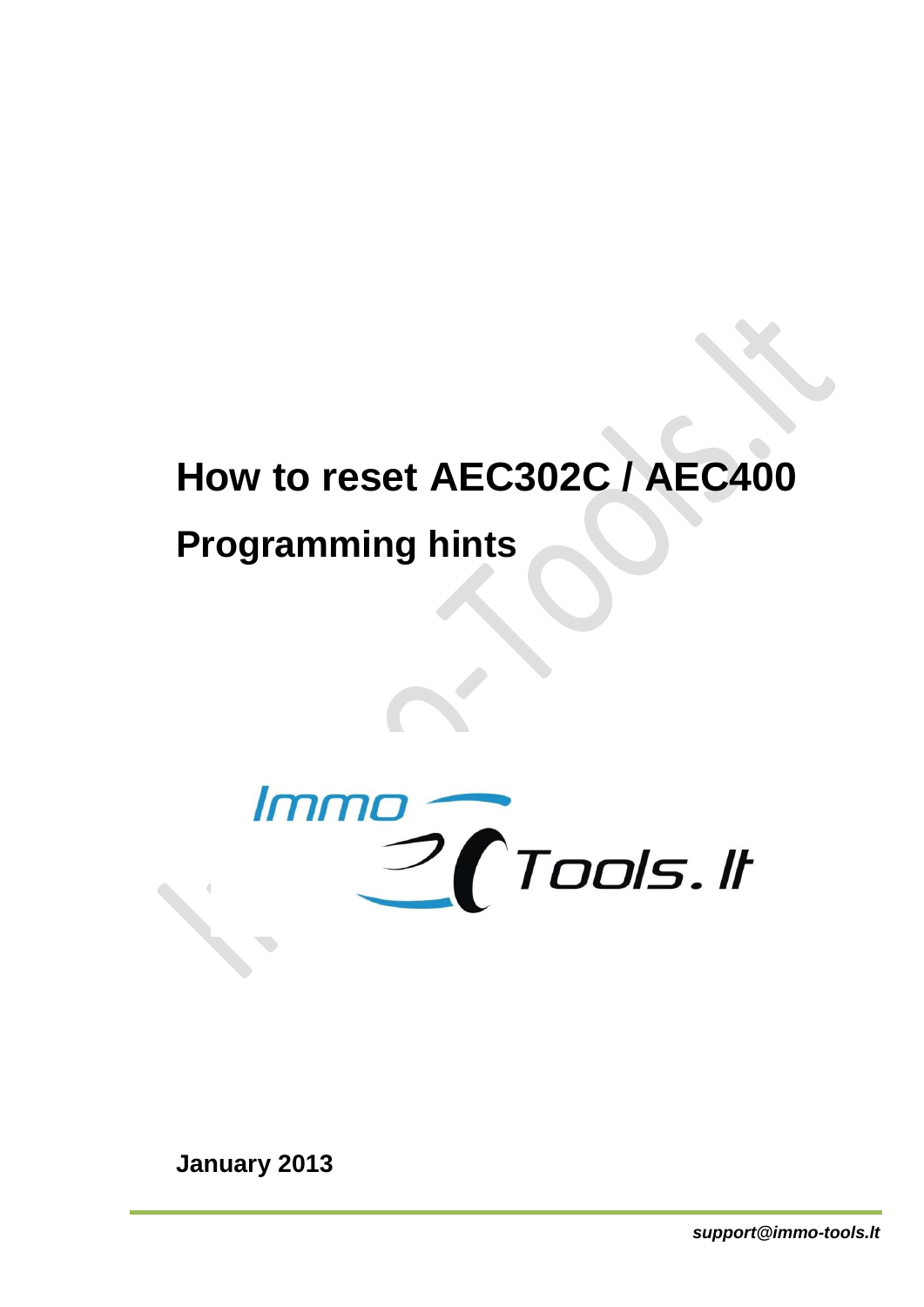## **1. Introduction**



Manufacturer of **AEC302C** / **AEC400** CDI controllers didn't left possibility to access internal MCU memory by K-Line that's why these CDI systems are not supported by **Advanced Scooter Workshop**. Therefore it is really possible to reset them if you have any **MOTOROLA MC68HC05E6** programmer (**XPROG / XPROGm**, **UPA**, **CARPROG**, **ELNEC**, etc.).

**2. Opening the plastic casing**

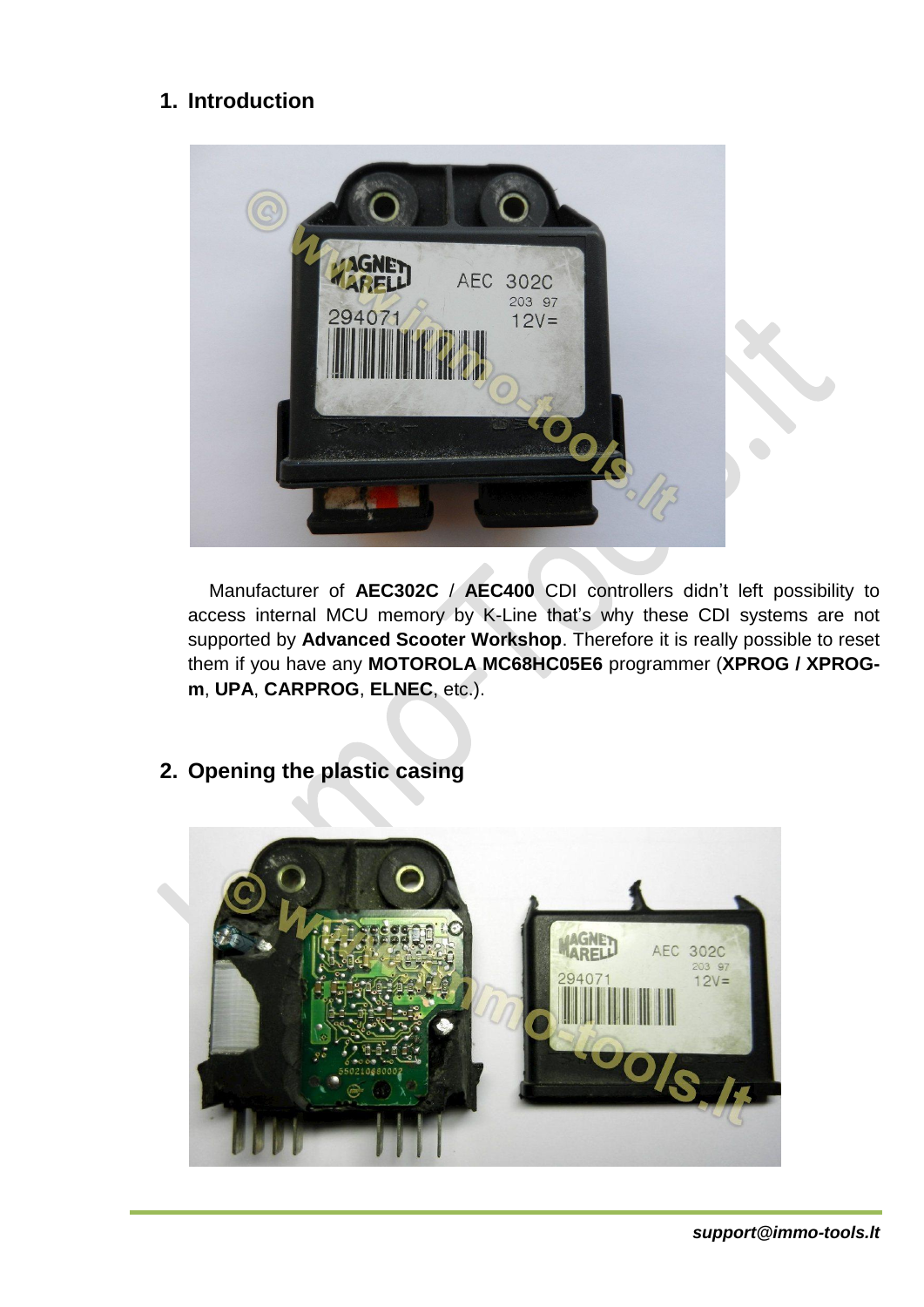Make a cut around plastic casing to gain access to the printed circuit board (PCB). Don't cut too deep – you can damage electrolytic capacitors near the edges of plastic casing!

Clean the PCB from epoxy sealant. It is significantly easier to clean if sealant is heated using hot air station or other source of hot air (fan, etc.) – it becomes crumbly and comes out without excessive effort.



#### **3. How to connect MCU programmer**

**NOTE.** Wire colors in the picture, corresponds to **CARPROG** cable **A10**. Signal symbols B2, B3, B5, B6, Vcc, Vpp – to **XPROG** / **XPROG-m** programmer.

#### **4. MCU settings for programmer**

**MCU type:** MC68HC05E6 **Mask set:** 0F82B **EEPROM start:** 0x0100 (hex) **EEPROM size:** 0xA0 (160 bytes) **Osc. Frequency:** 4 MHz